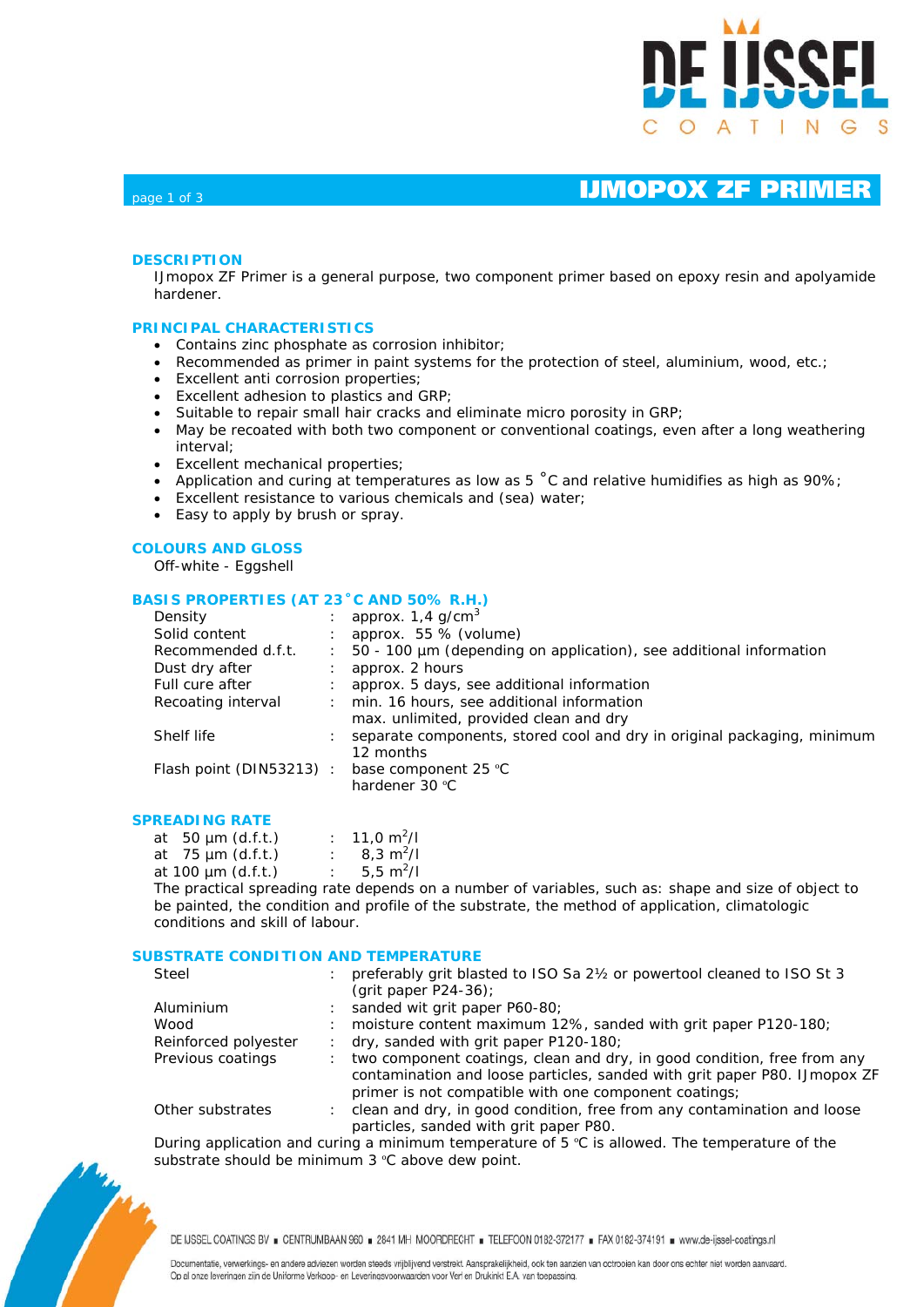

# $_{\text{page 2 of 3}}$   $_{\text{page 2 of 3}}$

### **INSTRUCTIONS FOR USE**

Before use, mix base and hardener components thoroughly.

Mixing ratio : 87,0 base : 13,0 hardener (by weight) 80,0 base : 20,0 hardener (by volume) Do not prepare more material than can be applied within the pot life of the mixture.

| Induction time                   | $\pm$ 10 minutes at temperatures of 15 °C and lower;<br>none at temperatures above 15 °C |
|----------------------------------|------------------------------------------------------------------------------------------|
| Instructions for use<br>Pot life | $\pm$ 5 hours at 25 °C<br>8 hours at 20 °C                                               |

16 hours at 10 °C

| Application with |  |
|------------------|--|
|------------------|--|

|                 | Brush/roller           | Air spray              | Airless spray          |  |
|-----------------|------------------------|------------------------|------------------------|--|
| Type thinner    | <b>IJmopox thinner</b> | <b>IJmopox thinner</b> | <b>IJmopox thinner</b> |  |
| % of thinner    | $0 - 5 \%$             | $10 - 15%$             | $0 - 10 \%$            |  |
| Nozzle orifice  | n.a.                   | $1, 5 - 2, 5$ mm       | 0,013 - 0,018 inch     |  |
| Nozzle pressure | n.a.                   | $3 - 4$ bar            | 150 - 200 bar          |  |
| Cleaning        | <b>IJmopox thinner</b> | <b>IJmopox thinner</b> | <b>IJmopox thinner</b> |  |

### **ADDITIONAL INFORMATION**

• Recoating and curing of IJmopox ZF Primer:

|                                 | $5^{\circ}$ C | $10^{\circ}$ C | $20^{\circ}$ C | $30^{\circ}$ C |
|---------------------------------|---------------|----------------|----------------|----------------|
| Minimum                         | 48 hours      | 24 hours       | 16 hours       | 8 hours        |
| Maximum, with IJmopox ZF Primer | 96 hours      | 96 hours       | 48 hours       | 48 hours       |
| or Double Coat, without sanding |               |                |                |                |
| Maximum, with IJmopox ZF Primer | unlimited     | unlimited      | unlimited      | unlimited      |
| or Double Coat, after sanding   |               |                |                |                |
| Fully cured after               | 10 davs       | / davs         | 5 davs         | 4 davs         |

• Recommended filmthickness

The recommended filmthickness in this datasheet is for each separate layer and depends on application method. How many layers are recommended depends on the field of application, the exposure conditions and type of substrate. The total necessary number of layers can be found in the paint system recommendation.

• Application of IJmopox HB coating by brush or roller IJmopox ZF primer is a thixotropic primer enabling application at high filmthickness. When applied by brush or roller this may result in brush marks or orange peel. We recommend to add 5 to 10% IJmopox thinner to improve levelling.

IJmopox ZF coating may be applied best using felt rollers.

- Application of IJmopoxZF primer by airless spray
	- IJmopox ZF primer can be applied without adding additional solvent using a Wagner Cobra 40/10.
	- Use a material pressure of 5 Bar (200 Bar with a pump ratio of 40:1).
	- Use a nozzle of 0,013 inch with angle 40 or  $60^\circ$ .



DE IJSSEL COATINGS BV B CENTRUMBAAN 960 B 2841 MH MOORDRECHT B TELEFOON 0182-372177 B FAX 0182-374191 B www.de-ijssel-coatings.nl